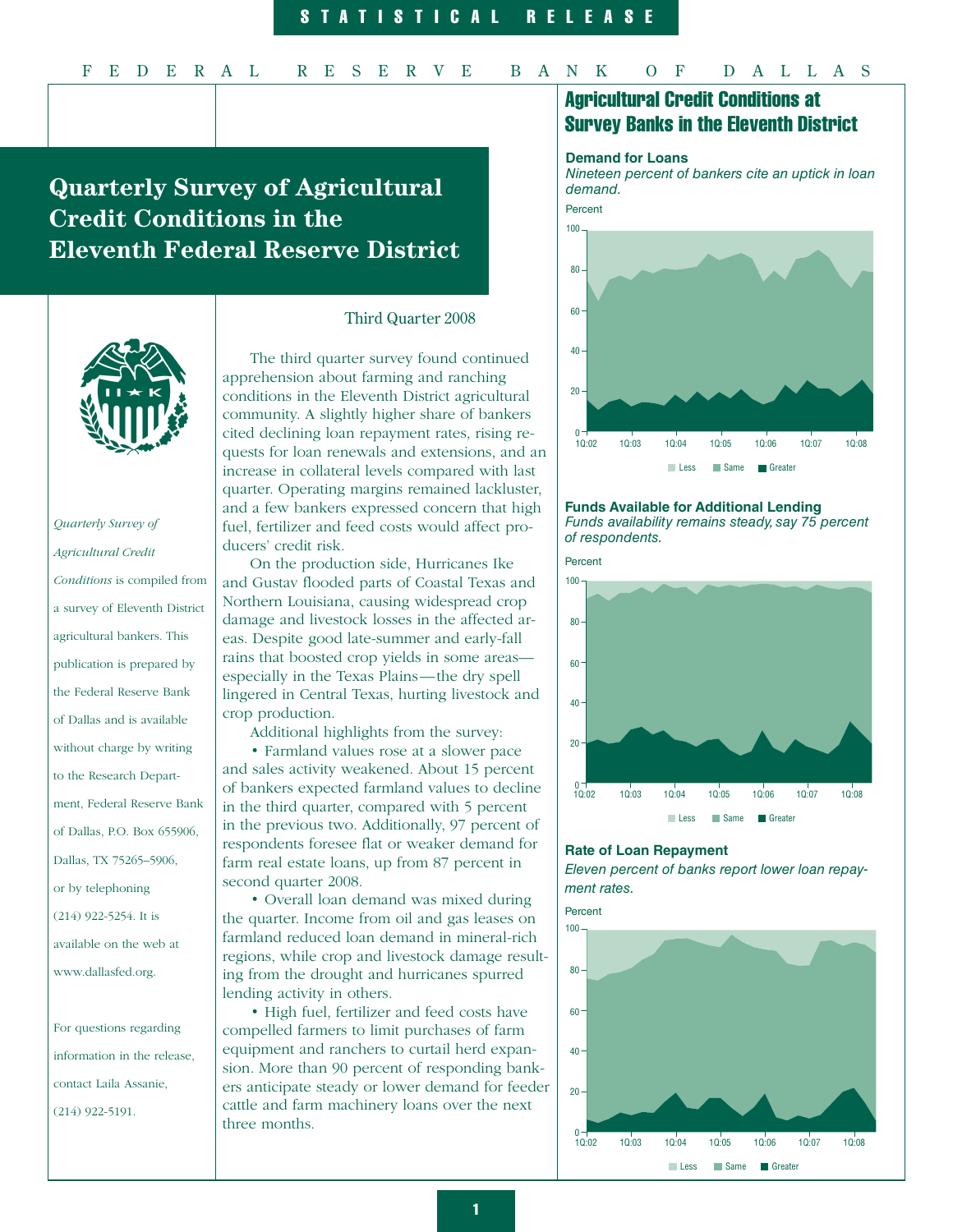# Agricultural Credit Conditions at Survey Banks in the Eleventh District





#### **Amount of Collateral**

*Thirteen percent of respondents note an increase in collateral requirements.* 

## Percent



## **Total Agricultural Loans**

*Agricultural loan volumes expand, after declining slightly in the first quarter.*

Millions of dollars (seasonally adjusted)



# Loan-to-Deposit Ratios at Survey Banks

Average actual and desired ratios



# Distribution of Loan-to-Deposit Ratios

|               | <b>Banks Reporting (Percent)</b> |        |        |       |               |
|---------------|----------------------------------|--------|--------|-------|---------------|
|               | 2008<br>2007                     |        |        |       |               |
|               | <b>Oct. 1</b>                    | Jan. 1 | Apr. 1 | Jul.1 | <b>Oct. 1</b> |
| Less than 41% | 17                               | 18     | 24     | 24    | 16            |
| 41% to 50%    | 14                               | 12     | 12     | 10    | 12            |
| 51% to 60%    | 17                               | 17     | 18     | 15    | 15            |
| 61% to 70%    | 23                               | 28     | 22     | 18    | 25            |
| More than 70% | 30                               | 25     | 24     | 32    | 33            |

## Interest Rate—Fixed

|                            | <b>Average Rate (Percent)</b> |        |        |        |               |
|----------------------------|-------------------------------|--------|--------|--------|---------------|
|                            | 2007<br>2008                  |        |        |        |               |
|                            | <b>Oct. 1</b>                 | Jan. 1 | Apr. 1 | Jul. 1 | <b>Oct. 1</b> |
| Feeder cattle              | 9.35                          | 8.91   | 7.78   | 7.52   | 7.42          |
| Other farm operating       | 9.55                          | 9.05   | 7.96   | 7.81   | 7.56          |
| Intermediate term          | 9.24                          | 8.66   | 7.74   | 7.63   | 7.49          |
| Long-term farm real estate | 8.49                          | 7.92   | 7 24   | 7.20   | 6.87          |

#### Interest Rate—Variable

|                            | <b>Average Rate (Percent)</b> |        |        |               |               |
|----------------------------|-------------------------------|--------|--------|---------------|---------------|
|                            | 2007<br>2008                  |        |        |               |               |
|                            | <b>Oct. 1</b>                 | Jan. 1 | Apr. 1 | <b>Jul. 1</b> | <b>Oct. 1</b> |
| Feeder cattle              | 9.22                          | 8.67   | 7.20   | 6.96          | 6.78          |
| Other farm operating       | 9.41                          | 8.73   | 7.41   | 7.09          | 6.91          |
| Intermediate term          | 9.23                          | 8.48   | 7.32   | 6.91          | 6.99          |
| Long-term farm real estate | 8.61                          | 7.93   | 6.66   | 6.54          | 6.63          |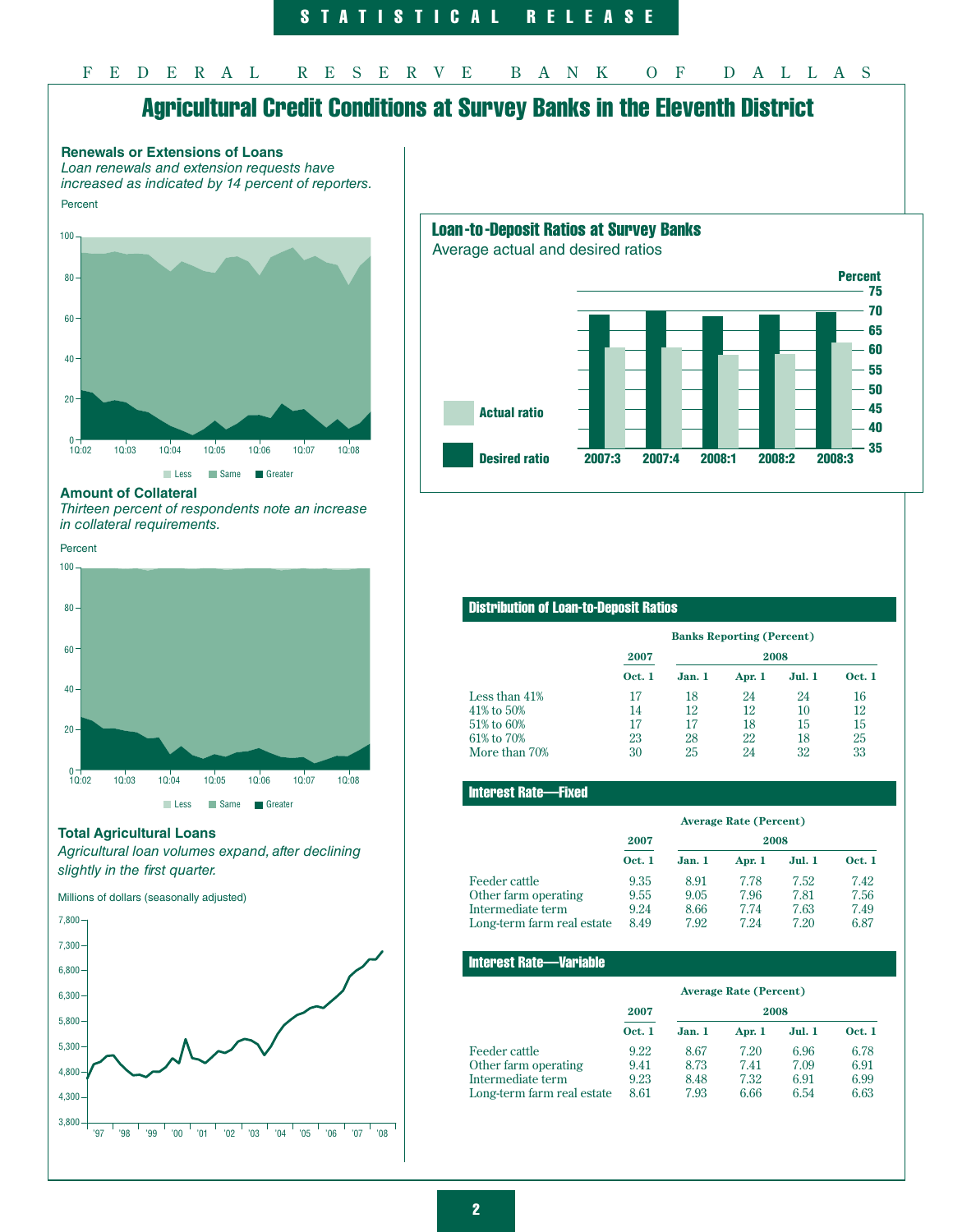# STATISTICAL RELEASE

# FEDERAL RESERVE BANK OF DALLAS

# Rural Real Estate Values

# October 1, 2008

- <sup>1</sup> Number of banks reporting land values.
- 2 Prices are dollars per acre, not adjusted for inflation.
- <sup>3</sup> Not adjusted for inflation.
- 4 Increase in the percent change from 2007 to 2008 reflects new reporters in 2008.
- <sup>5</sup> Large percentage change reflects increase in reported land values in the region.
- n.a.—Not published due to insufficient responses but included in totals for Texas and district.

# Eleventh Federal Reserve District





# CROPLAND—DRYLAND

|                            |                           | Average            | <b>Percent Change<sup>3</sup></b><br>in Value from |                 |
|----------------------------|---------------------------|--------------------|----------------------------------------------------|-----------------|
|                            | <b>Banks</b> <sup>1</sup> | Value <sup>2</sup> | <b>Previous</b>                                    | <b>Previous</b> |
| <b>Region</b>              | <b>Third Quarter 2008</b> |                    | Quarter                                            | Year            |
| <b>DISTRICT</b>            | 116                       | 1,310              | $1.5\,$                                            | 12              |
| TEXAS                      | 103                       | 1,327              | 1.9                                                | 12.9            |
| Northern High Plains       | 16                        | 454                | 1.3                                                | 15.7            |
| Southern High Plains       | 15                        | 491                | $-0.3$                                             | 11.3            |
| <b>Northern Low Plains</b> | 7                         | 577                | 2.6                                                | 24.3            |
| Southern Low Plains        | 6                         | 880                | 7.0                                                | $40.5^4$        |
| <b>Cross Timbers</b>       | 12                        | 1,367              | 2.6                                                | $37.8^4$        |
| North Central Texas        | 12                        | 2,302              | 4.6                                                | 9.6             |
| <b>East Texas</b>          | $\overline{7}$            | 1,524              | $-2.0$                                             | 5.7             |
| <b>Central Texas</b>       | 16                        | 2,569              | 3.0                                                | 14.0            |
| <b>Coastal Texas</b>       | 5                         | 1,670              | 3.0                                                | 26.5            |
| <b>South Texas</b>         | n.a.                      | n.a.               | n.a.                                               | n.a.            |
| Trans-Pecos and            |                           |                    |                                                    |                 |
| <b>Edwards Plateau</b>     | 5                         | 1,041              | $-4.6$                                             | $-4.3$          |
| Southern New Mexico        | 7                         | 405                | 5.2                                                | 14.7            |
| Northern Louisiana         | 6                         | 1,208              | $-3.3$                                             | $1.2\,$         |
|                            |                           |                    |                                                    |                 |

# CROPLAND—IRRIGATED

|                            |                           |                    | <b>Percent Change<sup>3</sup></b> |                 |  |
|----------------------------|---------------------------|--------------------|-----------------------------------|-----------------|--|
|                            |                           | Average            |                                   | in Value from   |  |
|                            | <b>Banks</b> <sup>1</sup> | Value <sup>2</sup> | <b>Previous</b>                   | <b>Previous</b> |  |
| Region                     | <b>Third Quarter 2008</b> |                    | Quarter                           | Year            |  |
| <b>DISTRICT</b>            | 84                        | 1,363              | 0.8                               | 6.7             |  |
| <b>TEXAS</b>               | 70                        | 1313               | 0.6                               | 12.1            |  |
| Northern High Plains       | 16                        | 1081               | 0.1                               | 14.5            |  |
| Southern High Plains       | 15                        | 1027               | 0.0                               | 17.1            |  |
| <b>Northern Low Plains</b> | 5                         | 959                | 1.5                               | 15.8            |  |
| <b>Southern Low Plains</b> | 5                         | 1,334              | 7.5                               | $60.7^\circ$    |  |
| <b>Cross Timbers</b>       | 4                         | 2,384              | 5.9                               | 27.4            |  |
| <b>North Central Texas</b> | n.a.                      | n.a.               | n.a.                              | n.a.            |  |
| <b>East Texas</b>          | n.a.                      | n.a.               | n.a.                              | n.a.            |  |
| <b>Central Texas</b>       | 11                        | 2,992              | 0.7                               | 14.2            |  |
| <b>Coastal Texas</b>       | $\overline{4}$            | 1,885              | 7.2                               | 20.8            |  |
| <b>South Texas</b>         | n.a.                      | n.a.               | n.a.                              | n.a.            |  |
| <b>Trans-Pecos and</b>     |                           |                    |                                   |                 |  |
| <b>Edwards Plateau</b>     | 6                         | 1,920              | $-3.5$                            | 7.7             |  |
| <b>Southern New Mexico</b> | 8                         | 1,746              | 1.9                               | $-22.0$         |  |
| Northern Louisiana         | 6                         | 1,678              | 2.0                               | 10.2            |  |

# **RANCHLAND**

|                            |                           | Average            | Percent Change <sup>3</sup><br>in Value from |                 |
|----------------------------|---------------------------|--------------------|----------------------------------------------|-----------------|
|                            | <b>Banks</b> <sup>1</sup> | Value <sup>2</sup> | <b>Previous</b>                              | <b>Previous</b> |
| <b>Region</b>              | <b>Third Quarter 2008</b> |                    | Quarter                                      | Year            |
| <b>DISTRICT</b>            | 126                       | 1,141              | $-0.8$                                       | 2.5             |
| <b>TEXAS</b>               | 113                       | 1,429              | $-1.1$                                       | 2.3             |
| Northern High Plains       | 17                        | 358                | $-0.2$                                       | 12.3            |
| Southern High Plains       | 14                        | 412                | 4.3                                          | 22.9            |
| <b>Northern Low Plains</b> | 7                         | 567                | $-4.1$                                       | 22.0            |
| Southern Low Plains        | 6                         | 879                | 9.0                                          | 28.9            |
| <b>Cross Timbers</b>       | 12                        | 1,863              | 2.2                                          | 25.0            |
| <b>North Central Texas</b> | 14                        | 2,390              | 2.0                                          | 13.8            |
| <b>East Texas</b>          | 8                         | 1,681              | $-7.8$                                       | $-16.7$         |
| <b>Central Texas</b>       | 18                        | 3,370              | 1.9                                          | 10.4            |
| <b>Coastal Texas</b>       | 4                         | 1,405              | $-2.9$                                       | 18.9            |
| <b>South Texas</b>         | n.a.                      | n.a.               | n.a.                                         | n.a.            |
| Trans-Pecos and            |                           |                    |                                              |                 |
| <b>Edwards Plateau</b>     | 11                        | 1,267              | $-3.7$                                       | $-9.4$          |
| <b>Southern New Mexico</b> | 8                         | 316                | 2.4                                          | 5.3             |
| Northern Louisiana         | 5                         | 1,014              | 5.8                                          | 8.2             |